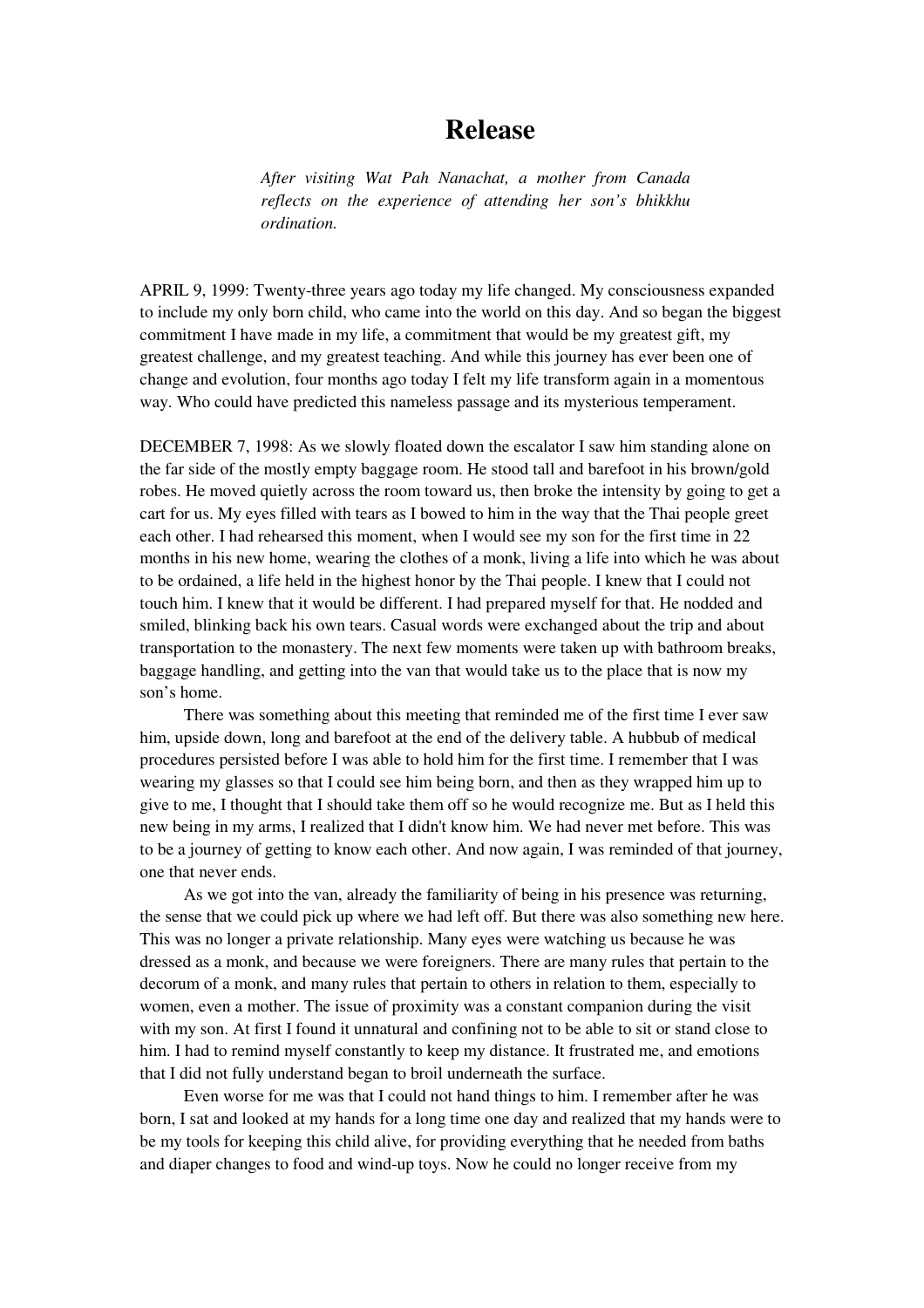hands. I stood by while my husband, Stuart, did one thing after another for him. I felt as though I were being cut off from my own instincts.

The first days were hard for me and for my son as he watched me struggle to conform to the rules. As I watched him I began to see that for every rule that applied to me, there were many more that applied to him. While I could eat whatever I wanted, whenever I wanted, my son could only eat what was offered him, and at that, only once a day. He could never reach or ask for food that was not offered. I watched him move through a myriad of such rules with equanimity, using each one as a springboard for mindfulness and awareness. Eventually I too began to see that the rules required me to stay present, to take nothing for granted, to challenge habits and ways of being that reflected an unconscious sense of entitlement to people and things around me. As time went on it began to be less painful and more interesting.

As I watched the Thai women around the monks I noticed that they never came within five feet of a monk, and then always with great care to keep their heads lower, such that if a monk was sitting down, they would even approach by walking on their knees. I attempted to keep the five foot distance and began to be interested in what I could see from there. I noticed that I saw more of my son, and I saw him more in his own world, rather than in relation to me and my world. It reminded me again of the first days in the hospital when I sat on my bed and watched him from across the room in his bassinet, a distance of about five feet. I remember that I looked at him with such wonder. Who was this soul who had come into the world through me? What was his life going to be about? He looked like an old soul to me. For the first four days I called him Little Grandfather. I wanted to find the right name for him, so I sat and watched him, sensing his energy. This physical distance helped me to "see" him better in his own uniqueness rather than as an extension of me. The hospital personnel were concerned that I hadn't named him yet since most of the parents named their babies before they were even born, as I had been. Finally, with the help of family and friends, he was named Julian Christopher.

Now Julian had been given a new name, a Pali word meaning restrained, dignified, abstinent. When he first wrote and told us about his new name I must confess, not understanding the name in the context of monastic life, that it seemed like some kind of a curse. But now seeing him within the monastery, I could see how beautiful and fitting it was for him. In any formal situation such as meals, meditation, the evening teachings, or even sitting in the airport waiting for a plane, Julian was notably contained and peaceful in his countenance. This was not a trait that every monk exhibited, even though it is part of the expected behavior of a monastic. I could see that this was his gift. And since I have changed my own name because I believe that what you are called literally "calls out"'certain attributes in you, I could see that his new name was appropriate for him. This quiet, serene being is the same little boy that used to drive us all crazy at mealtimes with his fidgeting. I was prepared to call him by his new Pali name, but he requested that we continue to call him Julian because he liked to hear that name as well.

Throughout our visit in and around the monastic community we were treated as honored guests. We were housed in a simple and beautiful guesthouse that had been provided by a benefactor specifically to accommodate visiting parents. We were often ushered to the head of a line of lay people who were eating at the monastery. We were given the opportunity to accompany our son to an exquisite retreat centre in Northern Thailand where we were invited to the home of a princess, and also to the home of a family of famous Thai artists. What became clear through our interactions with these people is that they considered our lives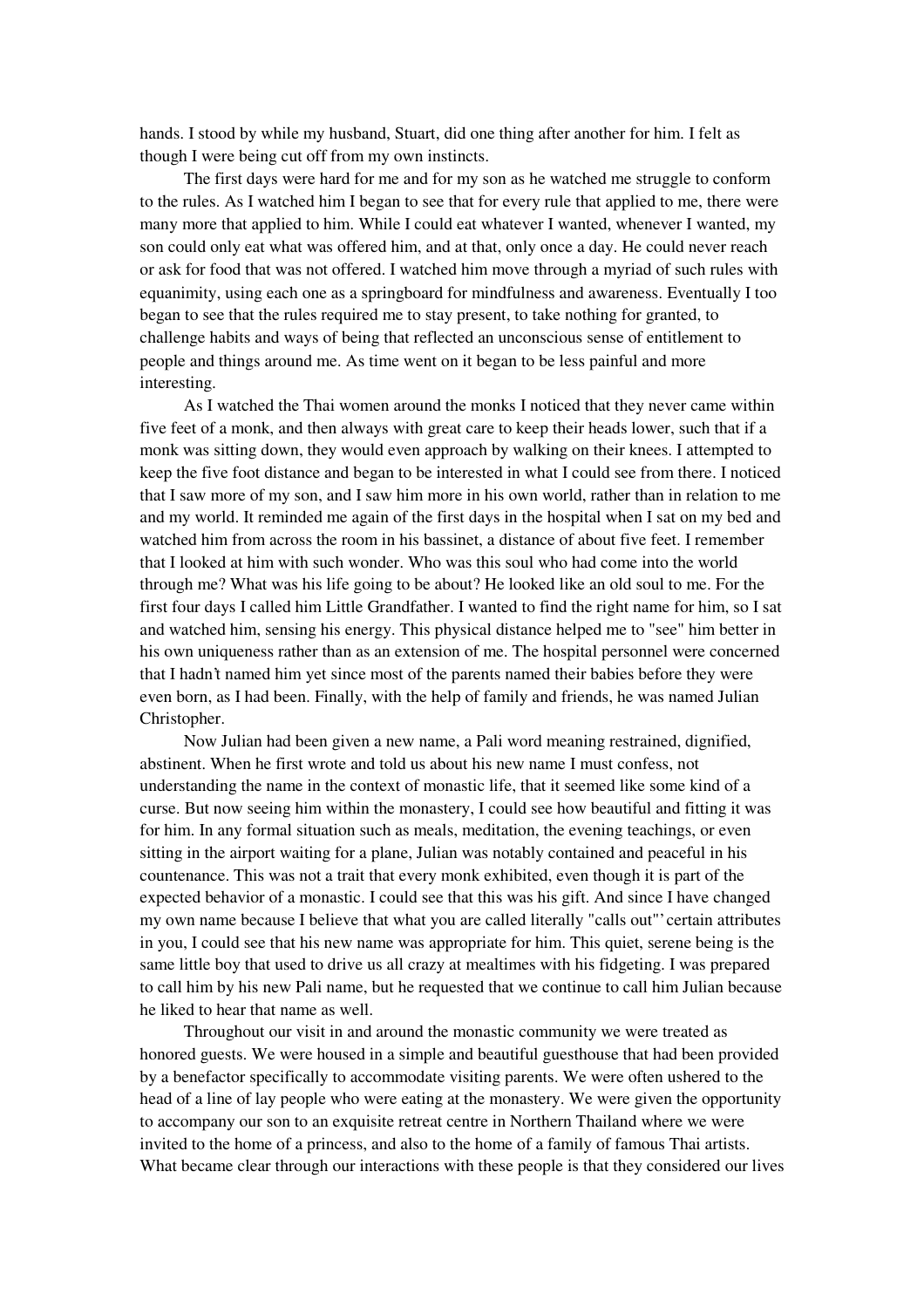to be blessed as a result of having a monk in our family. For them, this was the greatest way a son could honor his family, especially his mother.

DECEMBER 9, 1998: A pre-ordination ceremony began at four o'clock in the morning in the main hall at Wat Pah Nanachat; the full bhikkhu ordination would take place immediately afterwards at Ajahn Chah's monastery, Wat Nong Pah Pong. The six novices (who had spent the last one or two years in training at the monastery) were on the platform on which they took their meals. Before them a community of family and friends settled on the cool floor to share in this celebration. The ceremony began with the offering to the novices of all of their worldly essentials as monks. We were invited to participate in this offering, though most of the things our son was being offered had been provided by the lay community around the monastery. We had only donated money for the purchase of his bowl. The material for his robes, as well as his shoulder bag, toque, vest, toiletries, mosquito net, and his glot (a large umbrella which serves as a travelling shelter) had all been provided through gifts to the monastery. Julian had sewn his own robes and made his own bowl stand, though they were now to be ceremonially offered to him.

We watched carefully as one lay woman made offerings for the most senior novice, a young man from England who had no friends or family there to celebrate with him. Julian was second in line, and Stuart and I followed her lead. From a posture of sitting on our heels, our hands together in front of our chests in a praying position, we lowered our head and hands to the floor in unison three times in front of our son. I wasn't prepared for the feelings that would be evoked by such an honoring. It was difficult to contain the tears that flowed from this recognition of the sacredness of human life, and in particular, the sacredness of this human life. How often is one given the opportunity to express such reverence for one's own children?

According to the ritual, I began by offering Julian his robes and glot, his means of protection from the elements. I picked them up and walked on my knees over to the platform where Julian sat with his offering cloth extended so that he could receive this offering from me. Stuart offered his bowl and stand — his tools for taking nourishment into his body. I can't say how the rest was offered, so enfolded I was in the magnitude of this experience. There was no room for understanding or making meaning. It is only now that I think of this part of the ceremony as giving him away. Giving him to the world.

After all six of the novices had been honored in this way, we were loaded into trucks and driven to the mother monastery, Wat Nong Pah Pong, less than a thirty minutes away. The ride provided some distraction from the intensity of what had just happened. Smiling and chatting inside the covered truck, looking outside at the dimly lit landscape, I was lost to my own experience. When we arrived we followed the small crowd to the steps of a large openair building in which the ordination would take place. From this point on we were observers and no longer participants. We were literally on the outside looking in. Only members of the Sangha*,* the monastic community, were allowed inside. All the rest of us sat on porches that extended out from three sides of the room. Stuart and I sat near the middle of the porch facing the front of the hall. Around us the forest inhabitants were waking and making their morning calls. A breeze rustled leaves. A soft light began to reveal the landscape around the building. Inside only candlelight illuminated the quiet of the monks.

The ordination ceremony was carried out entirely in Pali, the language in which the Buddha himself taught. It was performed according to age-old rituals: questions and answers, prescribed movements forward and back, bowing, and chanting. For the novices there was a